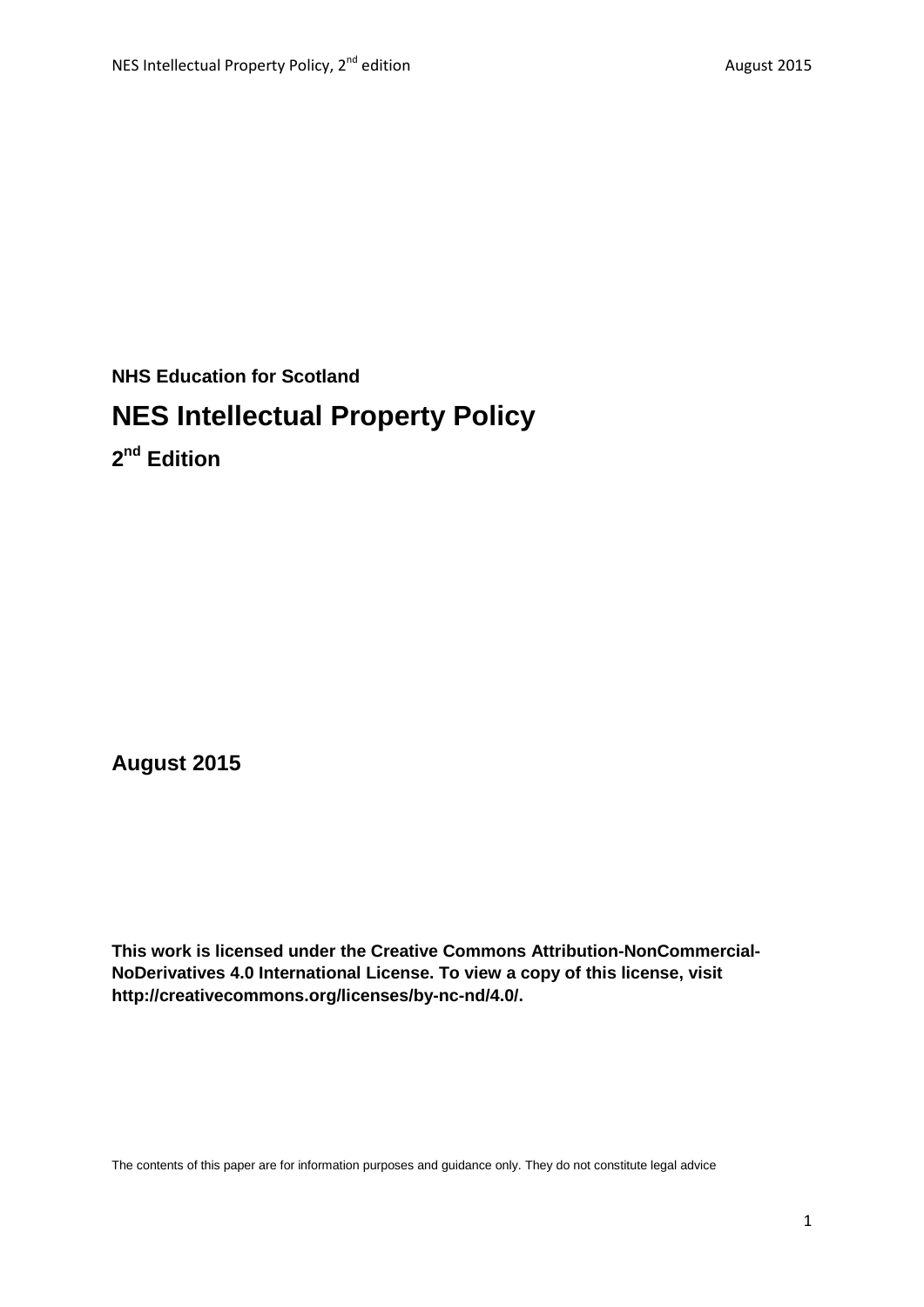| <b>Issue Date</b>           |                  | 4 August 2015                                                                                                                                                |
|-----------------------------|------------------|--------------------------------------------------------------------------------------------------------------------------------------------------------------|
| <b>Version/Issue Number</b> |                  | 4                                                                                                                                                            |
| <b>Effective From Date</b>  |                  | 4 August 2015                                                                                                                                                |
| <b>Document Status</b>      |                  | Final for publication                                                                                                                                        |
| <b>Consultation</b>         |                  | Educational & Research Governance Executive<br>Group, 26 March 15                                                                                            |
|                             |                  | Ann Lees, Information Services Manager, NES<br>Knowledge Services Group                                                                                      |
|                             |                  | Kenny McLean, Head of Procurement, Finance                                                                                                                   |
|                             |                  | All NES staff                                                                                                                                                |
| <b>Scope of Document</b>    |                  | Definition, purposes, benefits & applications                                                                                                                |
|                             |                  | IP management principles                                                                                                                                     |
|                             |                  | Guidance on managing NES IP                                                                                                                                  |
|                             |                  | Guidance on using others' IP                                                                                                                                 |
|                             |                  | References                                                                                                                                                   |
| <b>Objective</b>            |                  | To set out NES's corporate expectations of staff,<br>contractors and others in developing, using and<br>protecting different types of intellectual property. |
| <b>Linked Documentation</b> |                  |                                                                                                                                                              |
| Document<br>Sponsor         | Name             | <b>Professor Stewart Irvine</b>                                                                                                                              |
|                             | <b>Job Title</b> | Director, Medicine                                                                                                                                           |
|                             | <b>Division</b>  | Medicine                                                                                                                                                     |
| Approved by/ & Date         |                  | <b>Executive Team</b>                                                                                                                                        |
|                             | Name             | Rob Coward                                                                                                                                                   |
| <b>Author</b>               | <b>Job Title</b> | <b>Educational Projects Manager</b>                                                                                                                          |

#### **Amendment History**

| <b>Date</b> | <b>Issue</b><br>No. | <b>Details of Change</b>               |
|-------------|---------------------|----------------------------------------|
| 26 May 15   |                     | Addition of further examples of NES IP |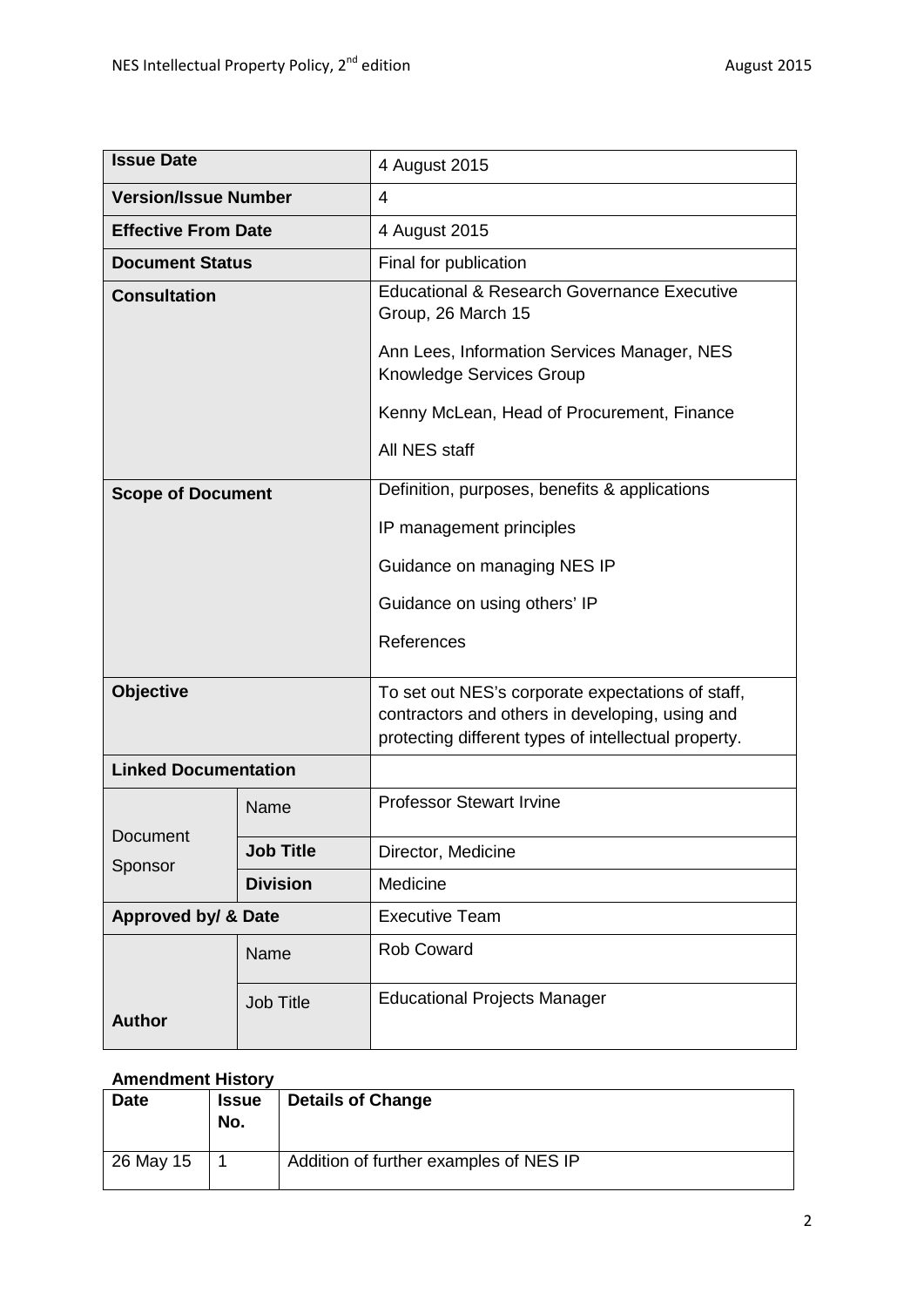| 26 May 15 | 2              | Inclusion of flow chart to illustrate decision making process                                       |
|-----------|----------------|-----------------------------------------------------------------------------------------------------|
| 26 May 15 | 3              | Text on NES use of licensed IP                                                                      |
| 26 May 15 | 4              | Clarification on circumstances in which NES supported students<br>will be asked to assign IP to NES |
| 26 May 15 | 5              | Further information about sources of expertise/help on IP related<br>matters                        |
| 26 May 15 | 6              | Clarification of text at sections 9, 10.1 and 10.2                                                  |
| 26 May 15 | $\overline{7}$ | Clarification of distinction between IP and IP Rights (page 8,<br>section 6.2 and page 9            |
| 4 Aug 15  | 8              | Inclusion of Procurement team as a source of guidance on<br>contracts                               |
| 4 Aug 15  | 9              | Clarification of responsibilities for approving the use of NES's IP                                 |
| 4 Aug 15  | 10             | Inclusion of links to standard NES agreements including purchase<br>order terms and conditions.     |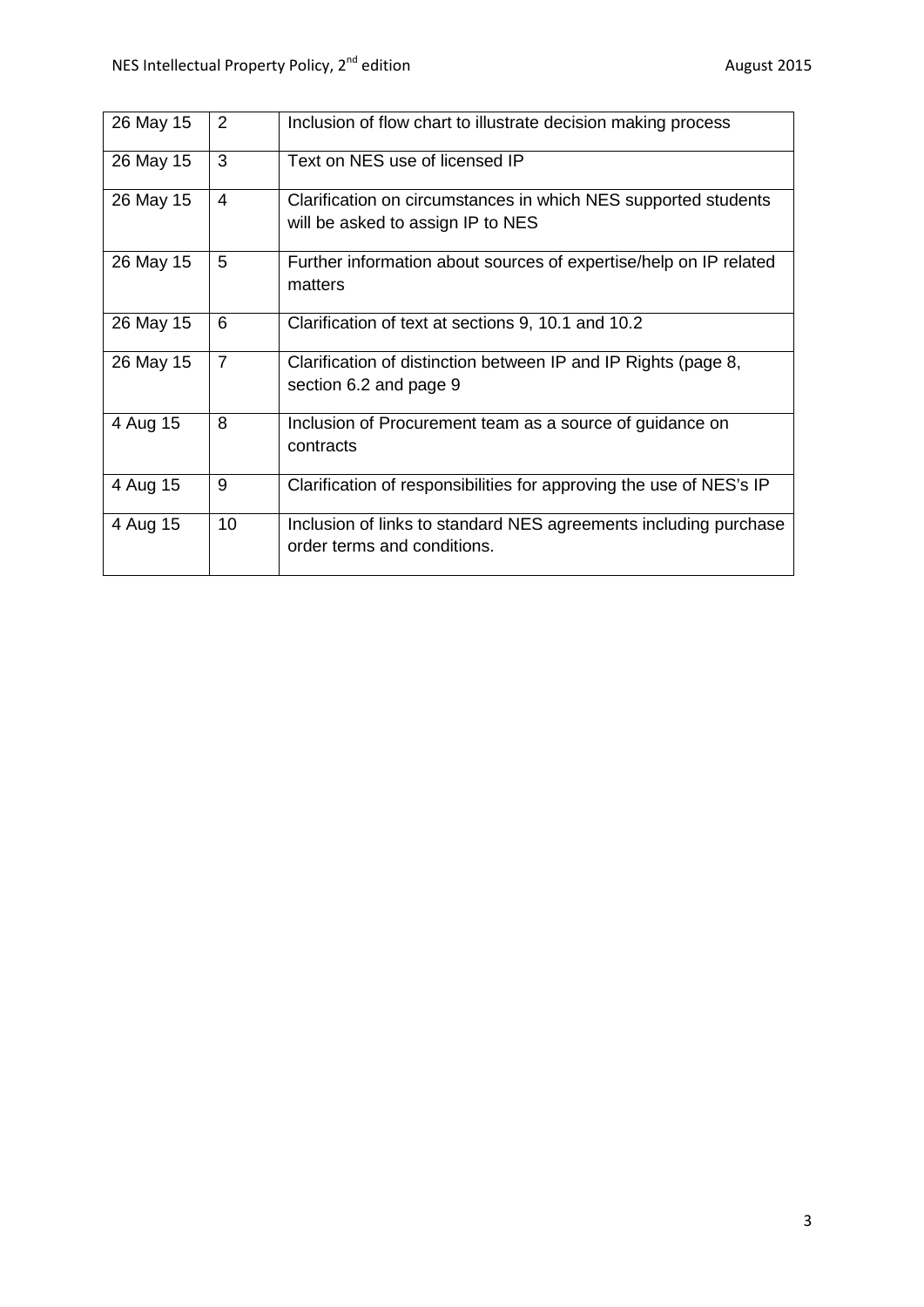#### **Contents**

- **1. [Introduction](#page-4-0)**
- **2. [Definitions: Intellectual Property \(IP\) and Intellectual Property Rights](#page-4-1)**
- **3. [Purpose](#page-4-2)**
- **4. [Scope of the Policy](#page-5-0)**
- **5. [Ownership of Intellectual Property](#page-5-1)**
	- **5.1 NES staff**
	- **5.2 Contractors**
	- **5.3 NES supported trainees and students**
	- **5.4 External organisations and individuals not under contract**
- **6. [Contracts](#page-8-0)**
- **7. [Use of NES's intellectual property](#page-9-0)**
- **8. [Protecting NES's intellectual property](#page-11-0)**
- **9. [Enforcing NES's intellectual property rights](#page-12-0)**
- **10. [Commercial use of NES's intellectual property](#page-12-1)**
- **11. [Use of externally owned intellectual property by NES](#page-12-2)**
- **12. [Review of the Policy](#page-15-0)**
- **13. [Sources of information and guidance](#page-4-1)**

**Appendix 1 Four types of intellectual property**

**Appendix 2 Responding to requests to use NES IP – decision tree**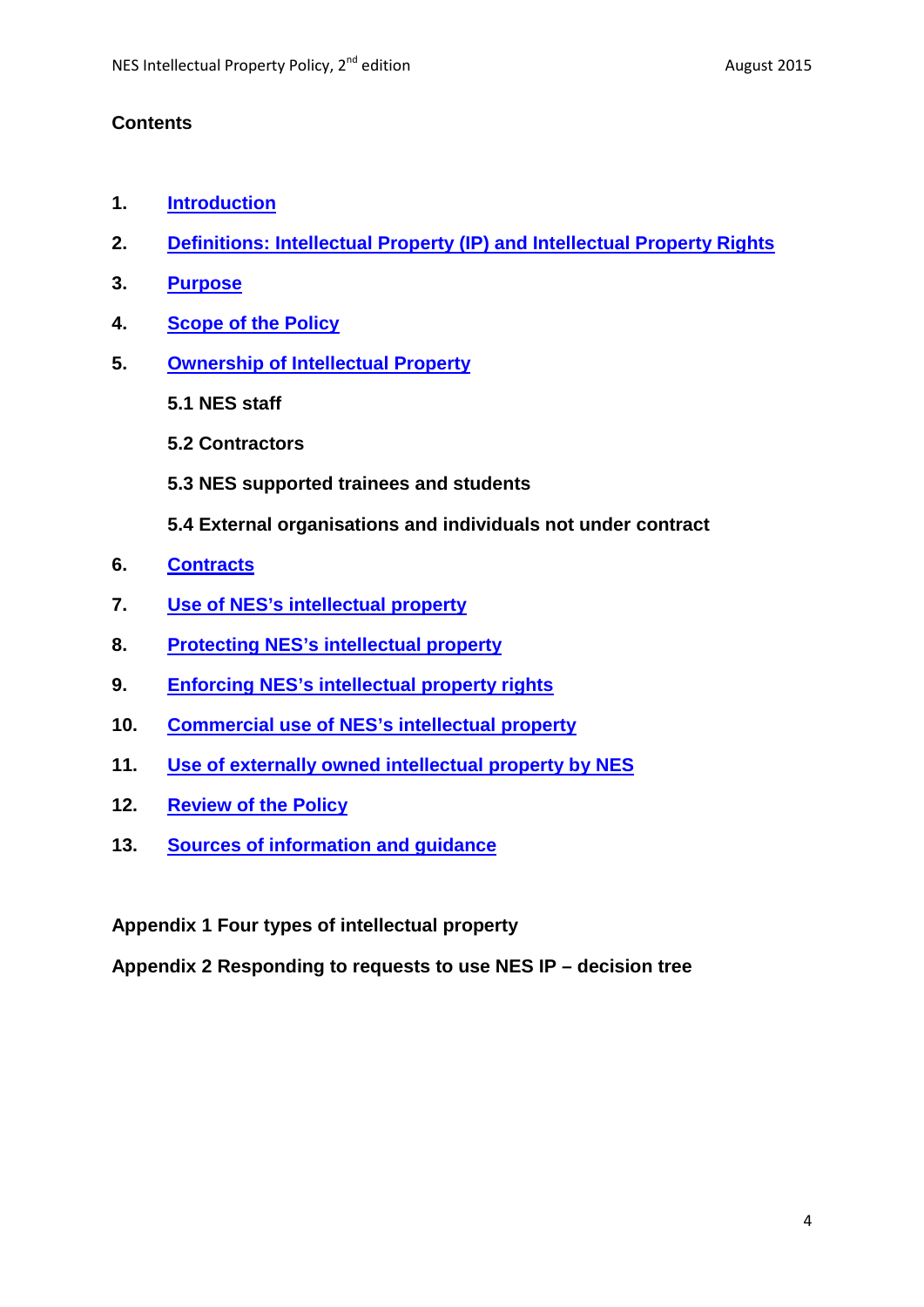## <span id="page-4-0"></span>**1. Introduction**

A significant proportion of NES's work involves the creation of intellectual property (IP) in the form of educational programmes, websites, learning resources, guidance materials, frameworks, policies, research papers etc. Whether this intellectual property is produced in-house by our staff or contracted out, there is a need for effective stewardship of NES's intellectual property to ensure it is used in the right way. This means ensuring that our work is widely accessible to health and social care staff across Scotland to support learning, innovation and improvement. Effective stewardship of our IP also means protecting our work from misuse in cases where there is a risk that its integrity may be compromised. This Policy is designed to provide clear directions to staff, contractors, trainees and others in the use and exploitation of NES's valuable IP.

NES is also highly reliant on the intellectual property of others in the form of their research papers, reference resources, websites, images and so on. This is vital for our work, but requires NES to use others' IP fairly and responsibly, giving due attribution and reward. The NES Intellectual Property Policy is a key reference point for staff in understanding legal and organisational expectations in the use of externally produced materials. Specifically, the Policy provides a convenient guide to the terms of the 2014 Copyright Licensing Agency (CLA) agreement for NHSScotland.

# <span id="page-4-1"></span>**2. Definitions: Intellectual Property (IP) and Intellectual Property Rights (IPR)**

'Intellectual property' is the legal term for any original work created by individuals, groups or organisations. Examples of intellectual property include published text, photographs, training resources, websites, artworks, music, videos and designs.

'Intellectual Property Rights'(IPR) are held by the creators, licencees or purchasers of intellectual property. Owners of IPR are entitled to use, licence, sell or adapt Intellectual Property. IPRs may be exclusive to the creator of the IP or shared where more than one individual or organisation is involved in its development.

#### <span id="page-4-2"></span>**3. Purpose:**

The purpose of this document is to provide authoritative policy guidance to NES staff on the protection and exploitation of intellectual property generated by NHS Education for Scotland, taking into account the Scottish Government's directives on this issue<sup>[1](#page-4-3)</sup>.

<span id="page-4-3"></span> $1$  The Scottish Government's Statement of Policy and Procedures for the ownership and exploitation of Intellectual Property (IP), HDL (2004)9,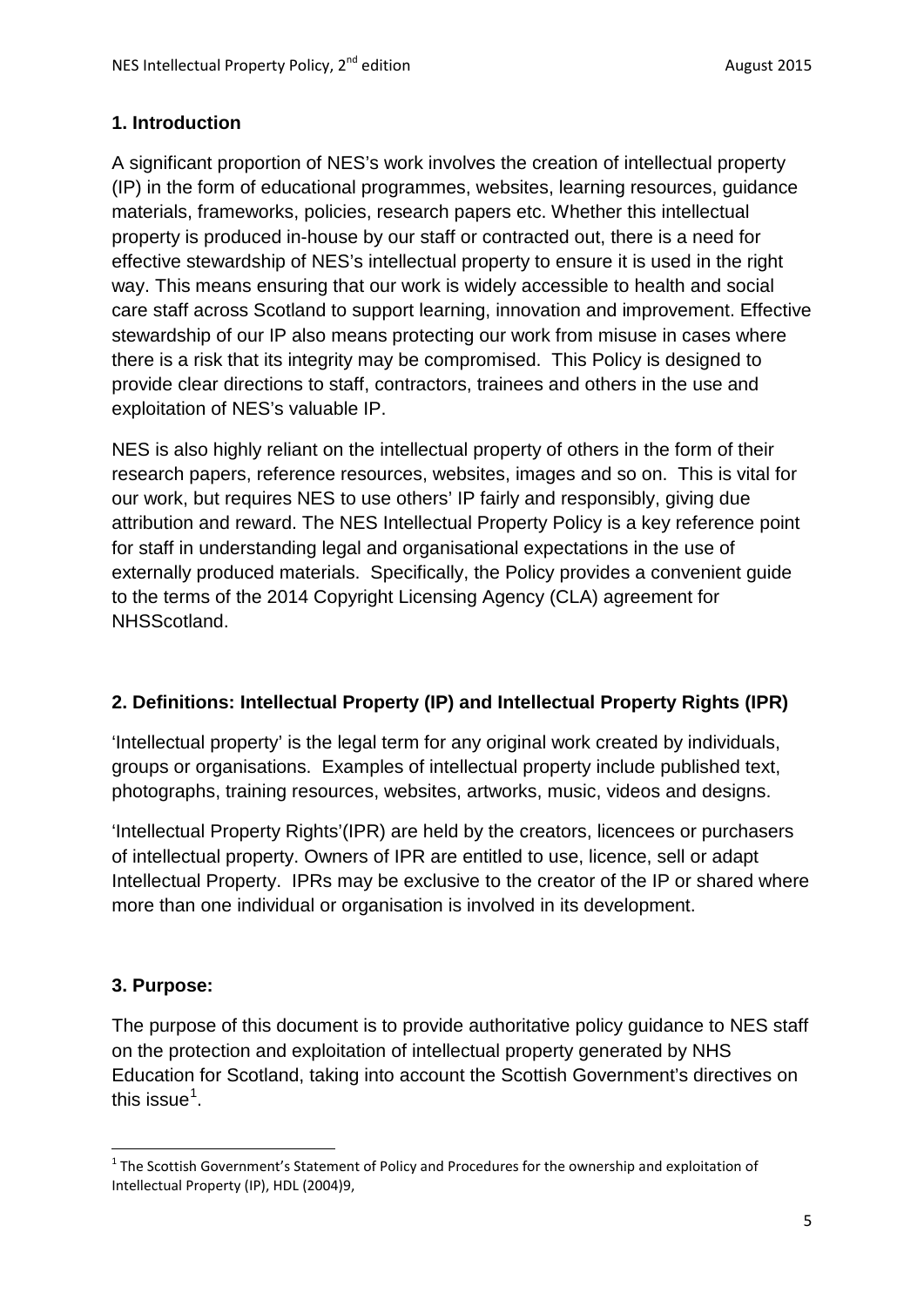The Policy is also designed as an authoritative reference point on the use of externally generated intellectual property based on the 2014 CLA Copyright Licence and current legislation.

# <span id="page-5-0"></span>**4. Scope of the Policy:**

This Policy applies to all intellectual property produced by NES and external organisations/individuals including:

- Inventions/innovations covered by **patent**;
- Print, audio, video, digital and other media protected by **copyright;**
- Brands protected by **trademarks**;
- Designs covered by **design rights**.

Information about these different types of IP is provided at Appendix 1.

The Policy applies to all employees and other staff who may be seconded to NES or are temporarily employed by NES, and to contractors who undertake work on our behalf. It applies to all digital resources and print materials produced and commissioned by NES.

Also covered by the Policy is intellectual property created by students whilst making use of NES funds, resources, equipment, material or information.

The Policy covers intellectual property that is developed in partnership with one or more external organisation.

The Policy applies to NES's use of externally owned intellectual property, including background intellectual property used in providing products and services to NES under contract.

#### <span id="page-5-1"></span>**5. Ownership of intellectual property**

#### **5.1 NES staff**

IP made, created or added to by a member of staff is the property of NES. This applies to IP developed in the course of the performance of his/her duties or field of responsibility as a member of staff, or in the performance of duties specifically assigned to him/her by NES. Similarly NES owns all IP created by staff whilst making use of NES funds, resources, equipment, materials or information belonging to NES. This is made explicit in all contracts of employment. This policy applies equally to sessional staff and posts that are part-funded by NES.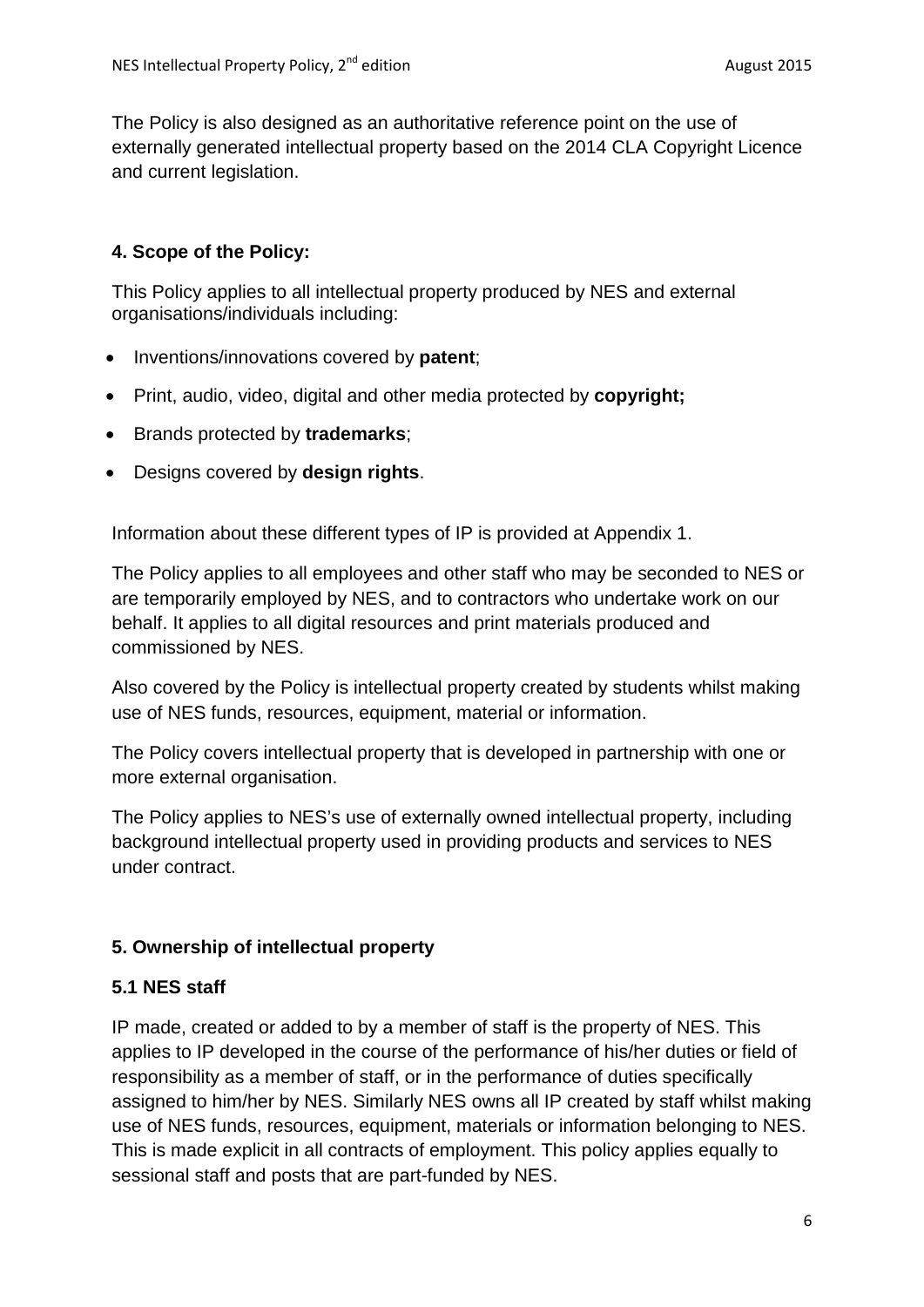#### **5.2 Contractors**

NES normally has exclusive rights to IP made or created by suppliers in respect of work for which they are under contract to NES. **It is essential that all contracts with suppliers specify the ownership of all IP produced under the agreement.** Without such agreement, copyright law stipulates that all IP is owned by the supplier. This will enable the supplier to withhold permission for future use of the IP, impose conditions of use, or to charge NES separately. For example, without an agreement on the rights in digital photographs taken on NES's behalf, a commercial photographer can charge separately for each use of the images or for a new kind of use.

When drafting IPR contract clauses, the NES Procurement Team should be consulted in the first instance to ensure commercial alignment to wider Public Sector obligations.

In the interests of clarity staff are requested to consider and specify the respective ownership of 'foreground' and 'background' IP. This is particularly relevant in a commercial context where suppliers will be unwilling or unable to assign to NES any pre-existing IP which they own or have created.

Foreground IP is any IP which will be developed from ideas which occur during the development of a project that the supplier is obliged to provide to satisfy the terms of the contract. Normally NES will be the owner of all foreground IP developed under contract. This will ensure NES will have exclusive exploitation rights of any IP developed.

This is distinct from background IP, which is the pre-existing IP used in fulfilling the contract, for example, the contractor's learning materials covered by copyright which are used to deliver an educational programme commissioned by NES. Background IP is the contractor's property unless it is purchased, used under a waiver or otherwise licensed to NES, and would be agreed and accepted prior to contract signature.

It is important to ensure that, if the contractor's IPR is transferred or incorporated into a NES commissioned project, due diligence must be carried out to ensure the contractor actually has the appropriate rights to background IP to allow this to be used in the NES product being commissioned. This must be verified and accepted prior to contract signature by the Procurement team.

Where NES considers it appropriate, or where so required under the terms of a contract with a third party NES may assign or license IP to a third party on terms to be defined on a case by case basis and at the sole discretion of NES. Expert advice on IPR should be sought by teams where a third party wishes to share or licence NES IP. In the first instance, the Procurement Team will offer advice on the most effective approach to take.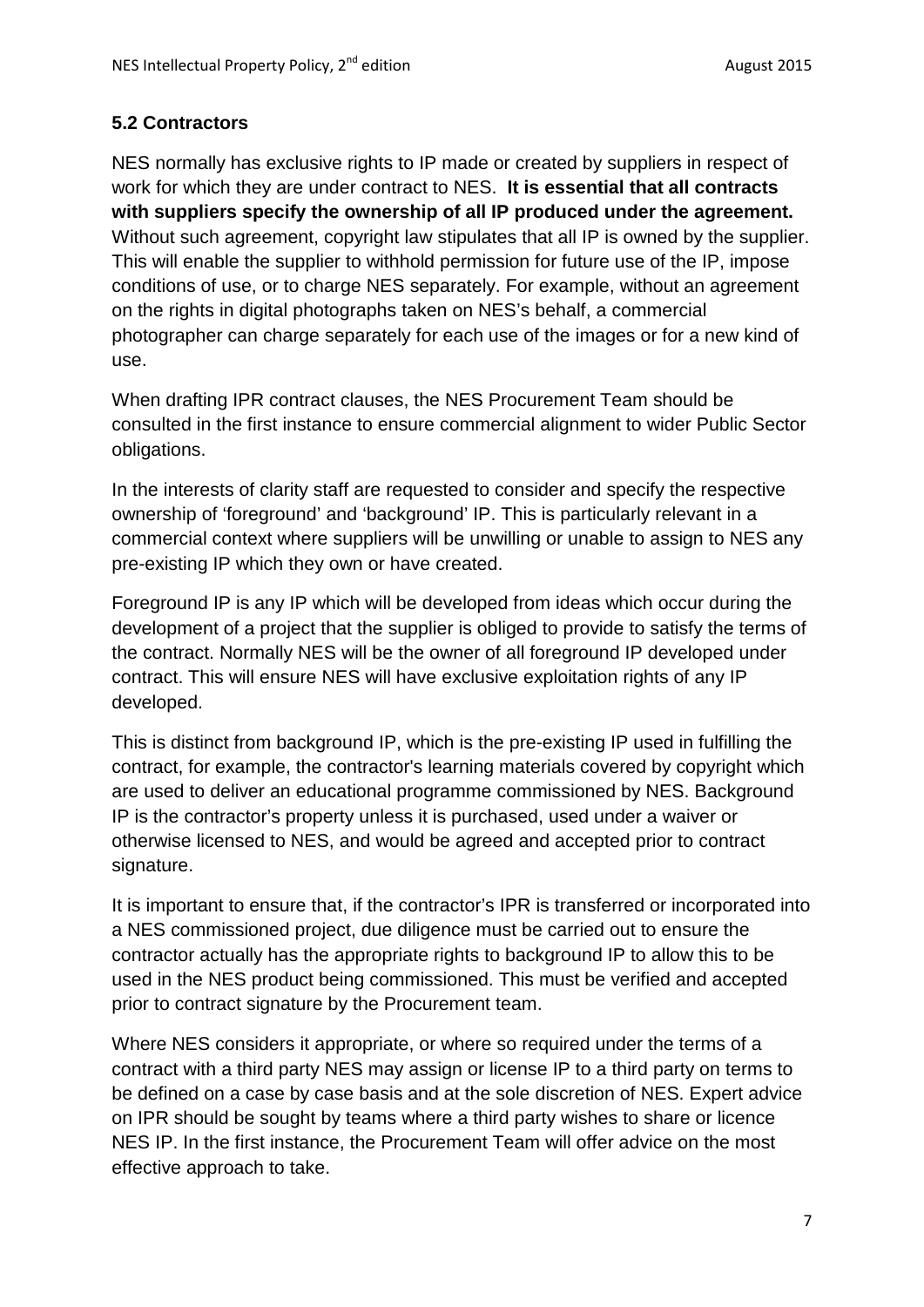Any external request to disclose commercially sensitive information relating to IP must be referred to the Information Governance Manager to be dealt with in compliance with the Freedom of Information (Scotland) Act 2002 and to be considered under a confidentiality agreement where appropriate.

# **5.3 NES supported students**

NES supported students may be asked to assign rights to IP produced during their work placements or academic studies to NES. This is irrespective of whether the student works alone or is working in conjunction with others at NES. This also applies to students' IP developed whilst making use of NES funds, resources, equipment, material or information.

It is essential that the rights to IP produced by NES funded students as part of their studies is assigned to NES where this is used in NES products and services. In these circumstances the rights to ownership of IP should be discussed with the relevant higher education institution.

# **Case study: NES fellowship funding**

NES operates several fellowship schemes to support the ongoing development of practising healthcare professionals and enhance specific areas of service. In some cases this approved funding is used to support formal study in further and higher education. Such programmes of study are often intended to enhance the competence and capability of staff members, for the benefit of health services and patients. Other fellowships will support the participation of healthcare professionals in programmes leading to the development of specific products or services as assessed outcomes (e.g. educational materials).

In cases where the planned outputs of educational programmes are to be used by for wider service learning it is necessary for NES to claim rights to the IP. This should be clarified at the outset in agreements with staff in receipt of fellowship support and with all education providers involved.

# **5.4 External organisations and individuals not under contract**

NES works collaboratively with a range of organisations and individuals for our mutual benefit e.g. work with third sector organisations to develop new educational resources. Such collaborations may not involve NES funding, but it is expected that an agreement will be put in place specifying the respective obligations of the parties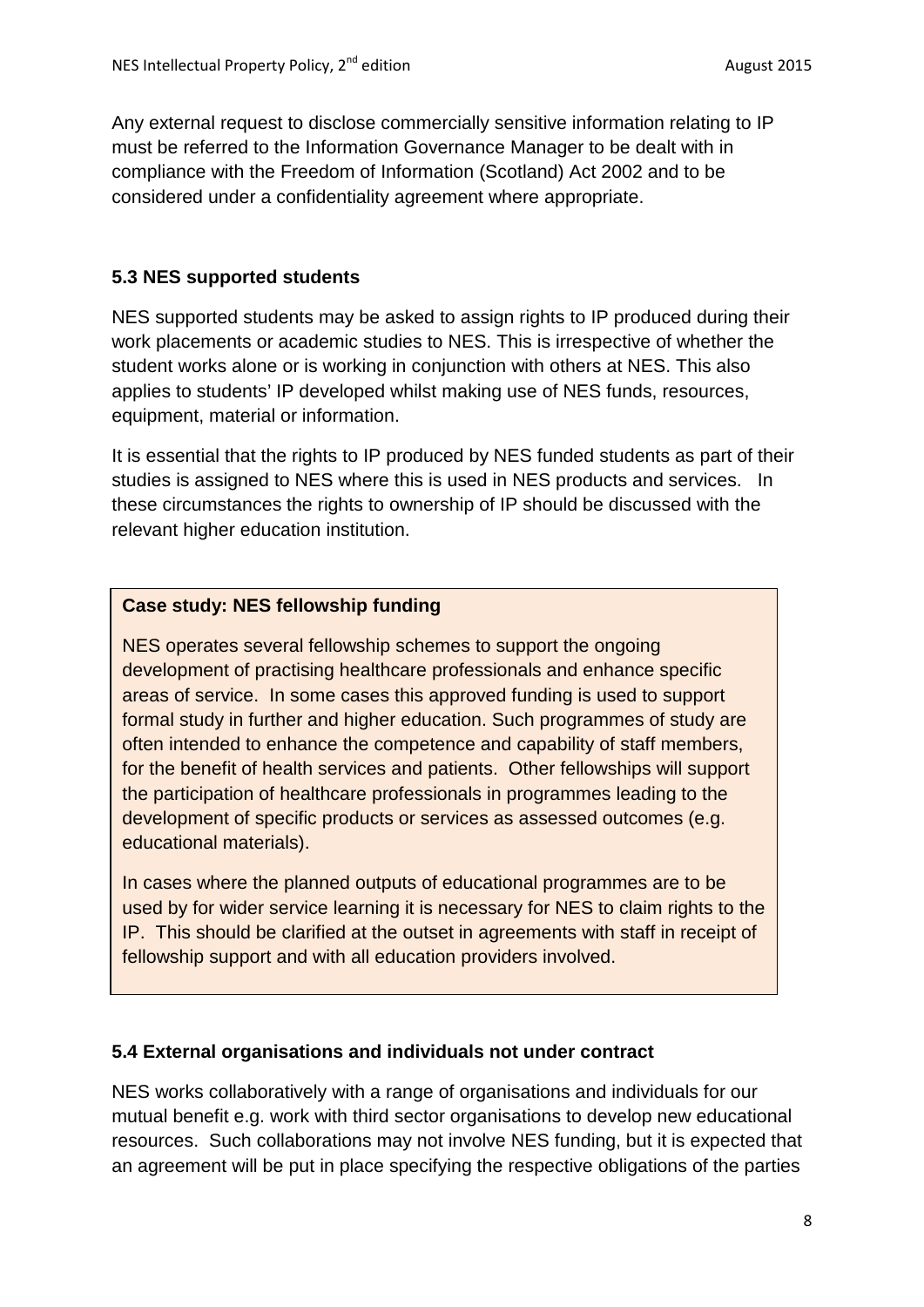involved. Such agreements should identify the IP to be produced by the collaboration and specify how this will be shared and used.

## **5.5 Waiving IP rights**

NES has the discretion, in special circumstances, to waive its rights in favour of members of staff and/or students. For example, NES does not normally claim ownership of copyright in published text books or in articles published in academic journals by members of staff or student(s). For the avoidance of doubt, NES retains the right to exploit commercially any copyright work generated by a member of staff, contractor and/or a student in the circumstances noted in paragraphs 4.1, 4.2 and 4.3 above.

# <span id="page-8-0"></span>**6. Contracts with suppliers, partner organisations and supported students/trainees**

#### **6.1 Contracts with suppliers and partner organisations**

In all circumstances detailed below, the Procurement team can offer advice and support when dealing with any external body.

NES [standard contract terms](http://www.nes.scot.nhs.uk/about-us/tenders/templates.aspx) will normally be applied where:

- a contract with an external organisation is entered into or negotiated where IP is likely to be or will be generated from the project covered by the contract, or
- there are likely to be any IP implications arising from the project work as specified by the contract.

All contracts must be signed by an authorised NES signatory with appropriate delegated authority to ensure that they have legal validity. It is in the interests of NES and members of staff to ensure the Procurement Team has verified and agreed that contracts with external organisations are on appropriate terms and that NES has obtained appropriate expert advice where appropriate.

In many cases, development of educational resources or other IP will be undertaken either with the support of or in conjunction with organisations that are external to NES (including other NHSScotland Health Boards, other UK NHS organisations, educational or professional institutions, commercial, government agencies or charities). In all cases it is essential that a contractual agreement is reached with the external organisation prior to any work commencing. Such agreements should provide for *inter alia* the following:

- input of all parties involved in the Project;
- the use of any pre-existing IP (background IP);
- IP that may arise from the Project (foreground IP);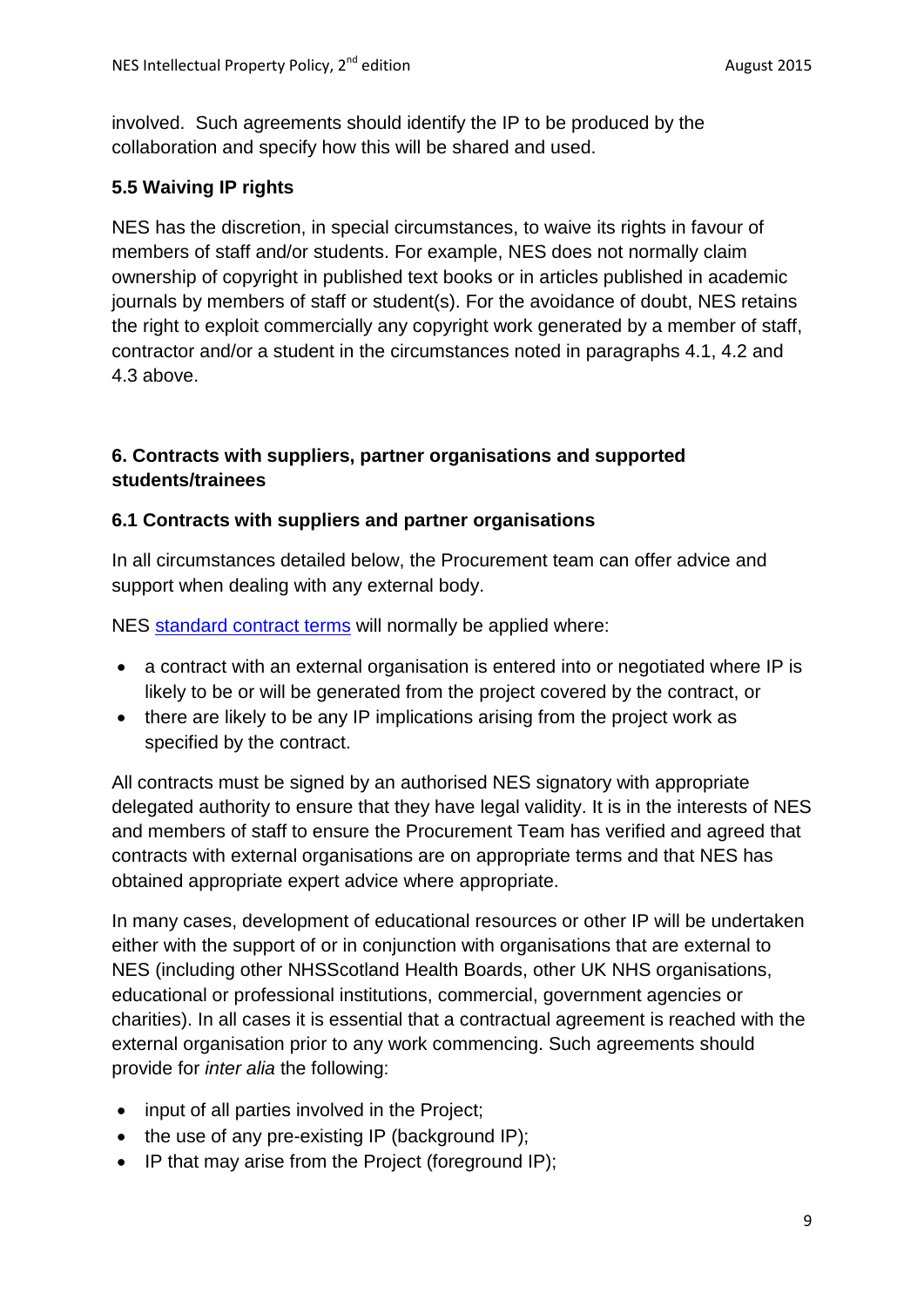• respective obligations of all parties to the contractual agreement including obligations of confidentiality and publication procedures.

NES's [standard Purchase Order form](http://www.nes.scot.nhs.uk/media/1445256/abridged_purchase_of_goods_ts_and_cs.pdf) sets out the terms and conditions of procurement, including the ownership of IP created on behalf of NES, their use of NES's IP, and their duty to warrant against any IPR infringement in the provision services

## **6.2 Agreements with NES supported students**

Agreements with NES supported students must make it clear that NES reserves the rights to any IP created by students using NES funding, equipment or other resources. This includes publications, innovations and resources developed by students during their course of funded study.

#### <span id="page-9-0"></span>**7. Use of NES's intellectual property**

# **7.1 Health and social care organisations in Scotland**

Given NES's remit for the education and training of the health and social care workforce in Scotland, we will normally not charge a fee for use of our IP by Health Boards, healthcare contractor organisations and social care providers. Providers of health and social care education and their students will may also use NES's IP free of charge in normal circumstances. This is with the proviso that copyright materials are not altered without NES's written permission and are used in ways consistent with their intended purpose.

Health and social care organisations are not permitted to customise NES IP for local use except in extraordinary circumstances. Changes to our IP are considered antithetical to national consistency and may involve additional work for staff in reviewing and approving proposed changes. Where permission for customisation is granted for exceptional reasons, NES staff should authorise the revised materials prior to use.

All uses of NES's IP by external organisations must be agreed and accepted in advance and must give due attribution to NES as the owner (see 'Copyright Statement' 8.1).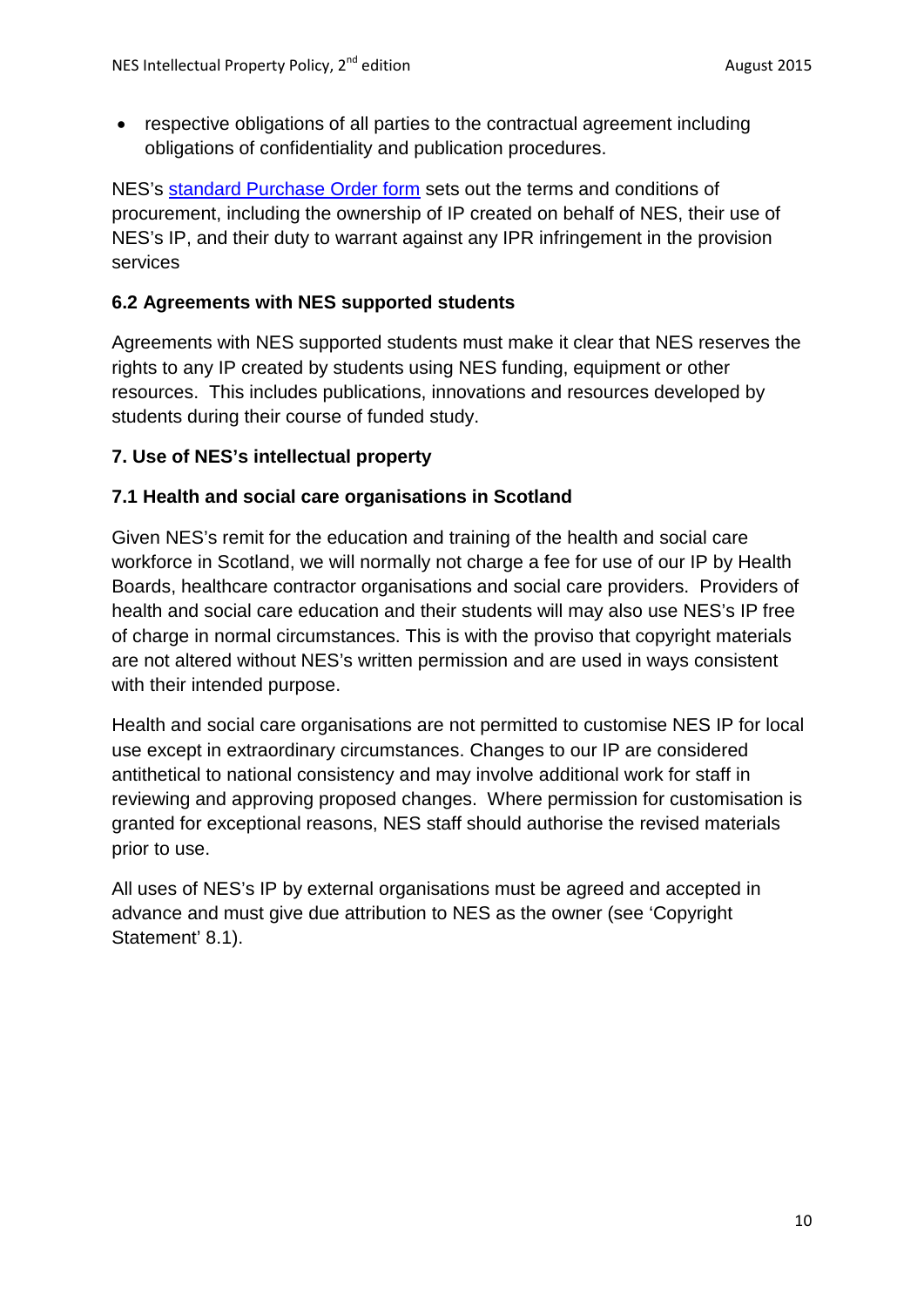#### **Case study: Health Protection training materials**

NES works with Health Protection Scotland and other agencies to develop a range of resources to support the training of healthcare professionals in preventing and treating infectious diseases and managing critical incidents. The Health Protection programme includes production of training materials for immunisation, blood borne diseases, sexual health and pandemic flu for use by Health Boards and other organisations. The materials are developed by the NES Health Protection team in accordance with a series of Scottish and international standards, and following a rigorous governance process.

The Health Protection Team has been approached by several Health Boards with requests to provide the training materials in editable formats (often as editable slides). This is to enable them to add details of related local policies, provide local contact details and make other changes as considered appropriate.

The NES Health Protection team has refused to provide fully editable versions of the training materials given that they support the consistent implementation of agreed national standards. There was concern that local customisation might result in unhelpful variations in practice and consequent reputational harm for NES and partner organisations. A compromise solution was adopted, allowing Health Boards to modify specific parts of materials, for example to include local contact details.

#### **7.2 Commercial use of NES's intellectual property**

Directors or senior managers will consider requests for the use of its IP for commercial purposes on a case-by-case basis. In some instances the use of NES IP by commercial organisations may be consistent with our strategic aims; for example, by incentivising partners to encourage uptake of our educational resources. This may require NES to specify the terms on which our IP is used and, in some circumstances, consider obtaining a reasonable return on investment for the Scottish taxpayer. Guidelines on the commercialisation of NES's IP are provided at section 10 below.

Attribution of NES as the owner of the IPR will always be required.

#### **7.3 Requests outwith Scotland**

As with requests from commercial organisations, Directors and senior managers will consider requests for use its IP from outwith Scotland on a case-by-case basis. NES should specify the terms on which our IP is used and, in some circumstances,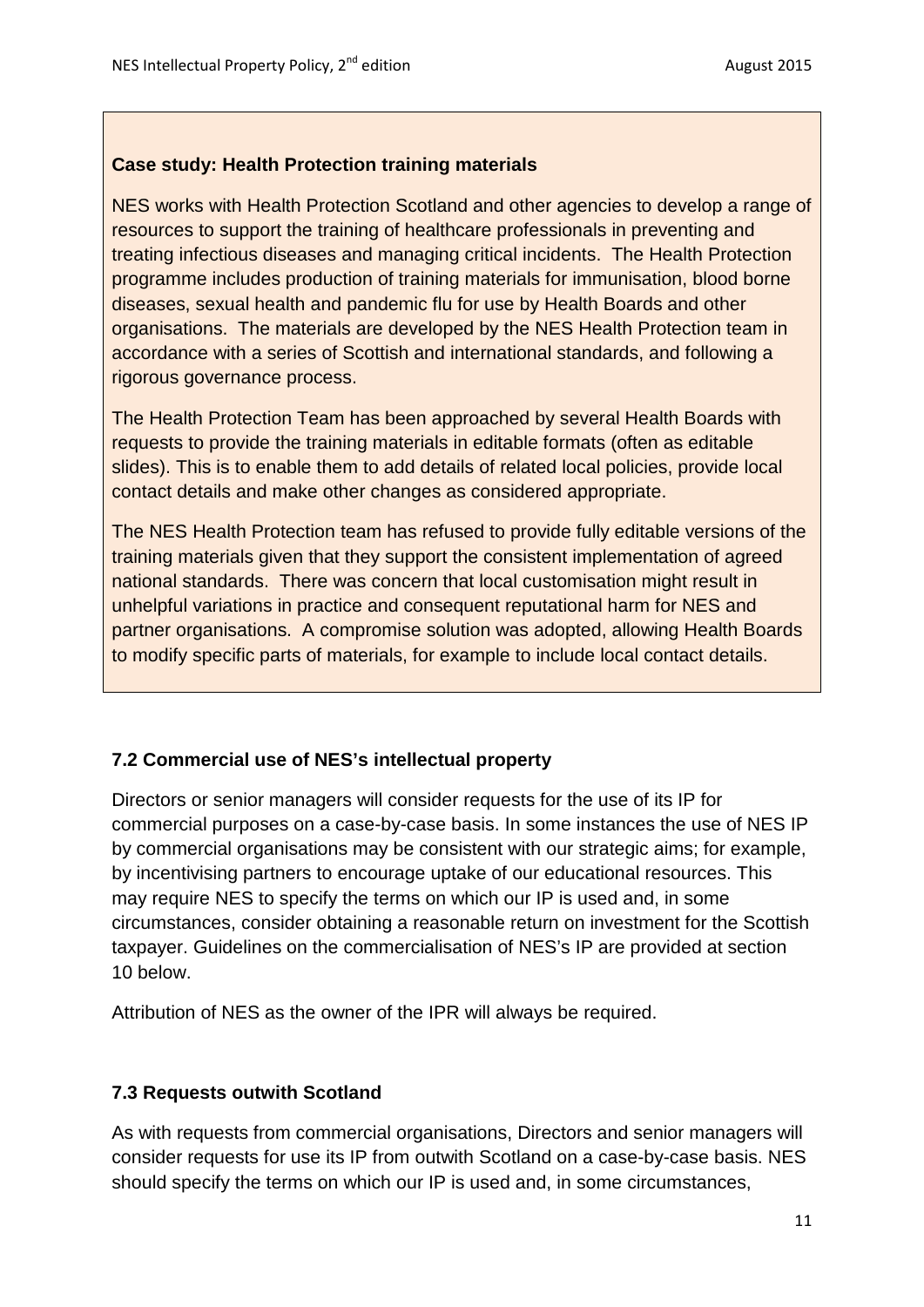consider charging to obtain a reasonable return on investment. Guidelines on the commercialisation of NES's IP are provided at section 10 below.

Attribution of NES as the owner of the IPR will always be required for commercial and non-commercial use of NES IPR.

# <span id="page-11-0"></span>**8. Protecting NES's intellectual property**

Our IPR is automatically protected in law by virtue of it being published in digital or printed formats. It is required however that staff must take appropriate additional measures to safeguard NES against inappropriate use of our IP e.g. unauthorised reproduction or customisation of resources. Options available for protecting our intellectual property are set out below.

#### **8.1 Copyright statements and Creative Commons licences**

All published NES IP should include a statement indicating NES's ownership, the date of publication and the basic terms of use. This statement may take the form of the following Copyright Statement:

# **© NHS Education for Scotland 2015. You can copy or reproduce the information in this document for use within NHSScotland and for noncommercial educational purposes. Use of this document for commercial purposes is permitted only with the written permission of NES.**

As an alternative to copyright statements staff may use Creative Commons licenses. These licenses are based on normal copyright protections but also communicate what other rights are granted to users (e.g. the ability to reproduce the resource without changing it). This is a free, internationally recognised method of communicating permissions with a range of licensing options. A key advantage of this approach is that it allows users to understand the terms of use without the need to contact NES. Further information about Creative Commons licenses, including guidance on selecting licenses, is available from the [Creative Commons website.](https://creativecommons.org/)

#### **8.2 Patents and Trademarks**

Patents, trademarks and design rights are to be used in cases where we are considering commercialisation of our IP. Where Patents and Trademarks are being considered as options for protecting our commercial and/or interests NES staff must obtain advice from relevant external IP experts. Please refer to section 10 below on Commercial exploitation of NES's intellectual property.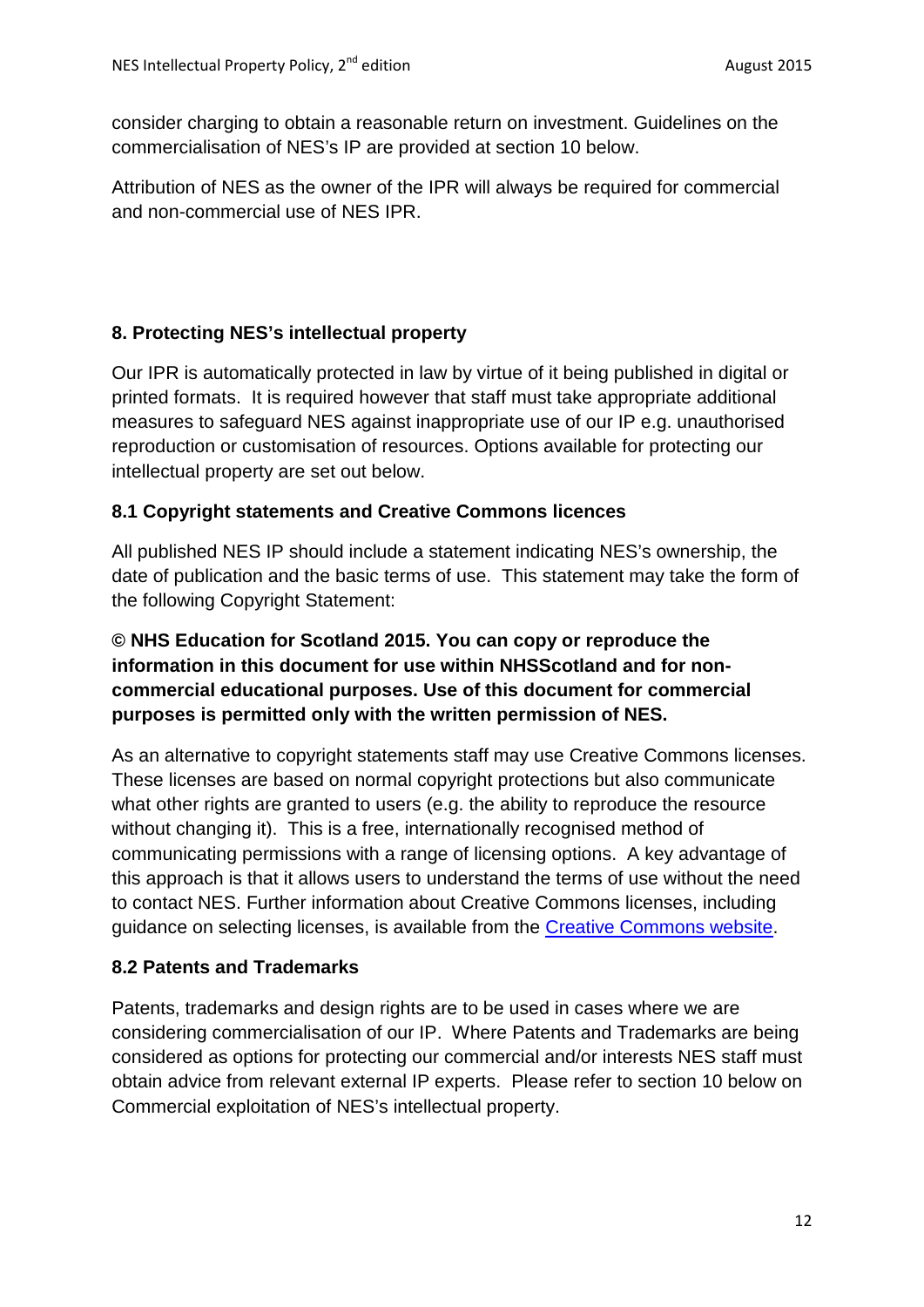# <span id="page-12-0"></span>**9. Enforcing NES's intellectual property rights**

In cases of suspected IPR infringement by external organisations or individuals, NES will take action to ensure such actions cease at the earliest opportunity. This will normally be through negotiation but, in exceptional circumstances, may involve external mediation or legal action, in consultation with the CLO, to obtain an injunction and/or damages. Where IPR infringement is committed by a member of NES staff this may be subject to disciplinary proceedings. The relevant NES director is responsible for investigating cases of suspected IPR infringement and for taking action to ensure that misuse of our IP ceases as soon as possible.

# <span id="page-12-1"></span>**10. Commercial use of NES's intellectual property**

In most projects and initiatives, the management of our IPR is relatively straightforward as the commercial applications are limited. Where there is no prospect of a financial return, agreements with suppliers and Service Level Agreements (SLAs) with NHSS Health Boards will normally be sufficient to protect our copyright.

Managing potential or existing IP becomes significantly more complex in cases where we wish to exploit our right or potential right commercially. It is NES policy to take appropriate advice from legal and IP experts<sup>[2](#page-12-3)</sup> in concluding any agreements or licences necessary to deal with the commercial exploitation of IP owned or being developed by NES. All proposals to commercially exploit our IPR must be fully costed, taking into account NES policies on income generation, and must have the approval of the Director of Finance and the relevant Director.

Any request by a third party for permission to exploit NES IPR commercially must be given reasonable consideration in compliance with the [Re-use of Public Sector](http://www.nationalarchives.gov.uk/documents/information-management/guide-to-applying-the-re-use-of-psi-regulations.pdf)  [Information](http://www.nationalarchives.gov.uk/documents/information-management/guide-to-applying-the-re-use-of-psi-regulations.pdf) regulations, and any refusal must be recorded together with the rationale for refusal.

NES will, whenever appropriate, ensure that IP resulting from projects funded in whole or in part by NHS funds is exploited to the benefit of NES and ultimately NHSScotland.

# <span id="page-12-2"></span>**11. Use of externally owned intellectual property by NES staff and contractors**

We use others' IP at NES in numerous formats for a variety of purposes ranging from training, to research and creating new products. But whether we are accessing, copying, distributing or using materials to create new work, NES staff, contractors

<span id="page-12-3"></span><sup>&</sup>lt;sup>2</sup> Including the NHSScotland [Central Legal Office](https://clo.scot.nhs.uk/our-services.aspx)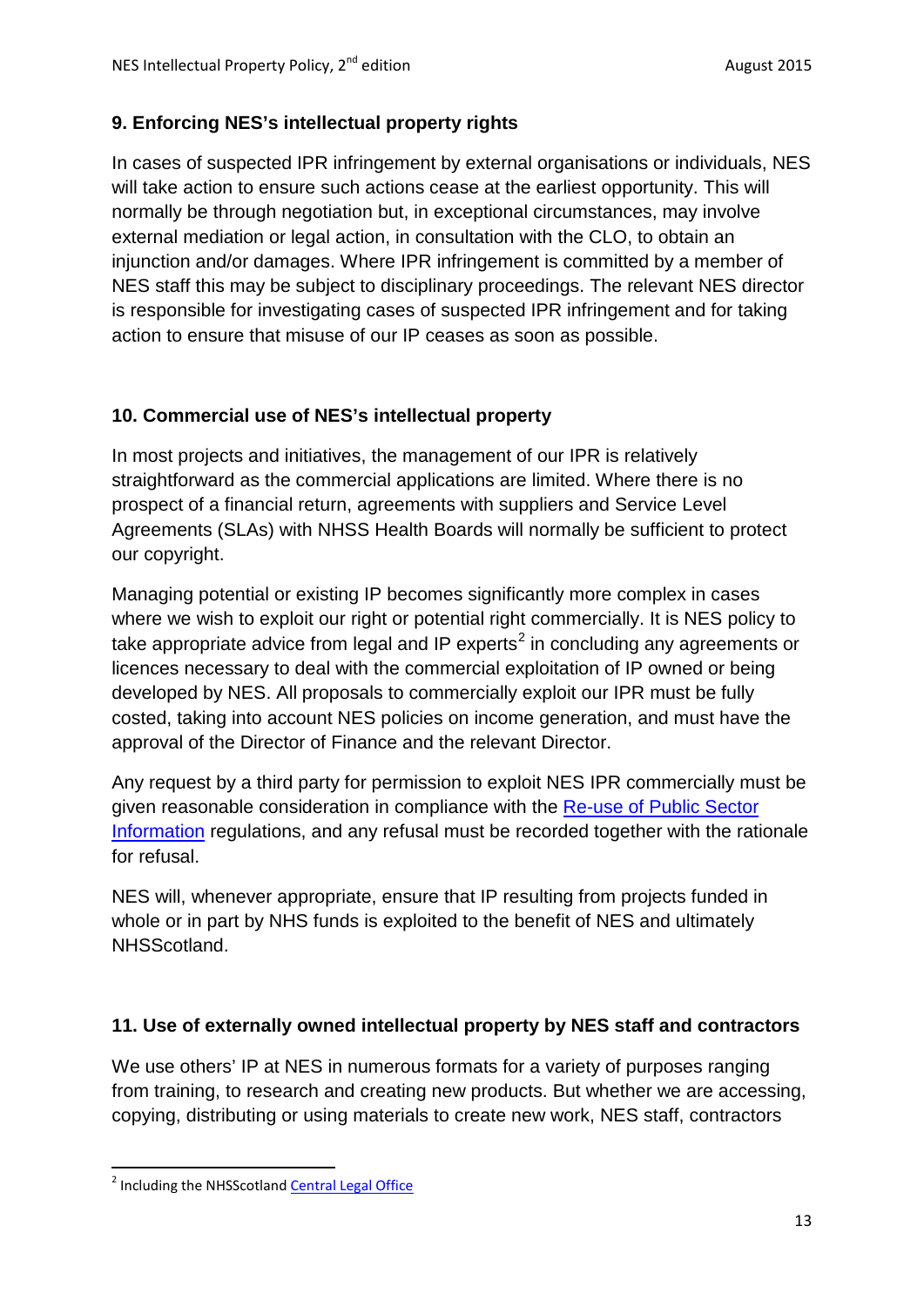and others need to respect the time, effort and skill invested by external organisations and individuals in developing their IP.

#### **11.1 Use of others' IP in NES publications**

#### **11.1.1 Rights clearance**

There are numerous valid reasons for wishing to use IP created and owned by external organisations and individuals in our published materials, courses, presentations etc. This includes copyright diagrams, photographs, text, ideas, care bundles etc. In these cases staff are expected to identify the owners of the IPR and to obtain permission for its use. This 'rights clearance' should specify the planned use of the IPR indicating any commercial uses, target audiences, whether the request is for a one-off use or in perpetuity etc. In some cases a licence fee for use of another organisation's IP may need to be negotiated. NES has produced a [standard letter for use in obtaining rights clearance](http://www.knowledge.scot.nhs.uk/media/6786789/3.2%20template%20rights%20clearance%20letter.pdf) from IPR owners.

#### **11.1.2 Where the owner of externally owned IP is unknown – 'Orphan works'**

There are numerous published assets available on the internet and elsewhere where the IPR owners are unknown or cannot be located. NES staff must make diligent efforts to identify IP owners before using these 'orphan works'. Where the owners cannot be identified and located staff are required to obtain an [orphan works licence](https://www.gov.uk/government/uploads/system/uploads/attachment_data/file/368417/orphan-applicants.pdf) from the UK Intellectual Property Office (IPO) allowing them to use the material without infringing UK copyright laws. A fee will be charged by the IPO for processing the license application and for the license where this is granted.

#### **11.2 Accessing, copying and distributing others' IP**

#### **11.2.1 NHSScotland Copyright Licence**

NHSScotland has negotiated an [exclusive licence](http://www.cla.co.uk/data/licences/nhss_explanatory_leaflet_2014_formatted.docx.pdf) with the Copyright Licensing Authority for the use of copyright materials including extracts from books, journals and periodicals published in print and from selected digital publications. The NHSS licence allows specific amounts of published material to be copied for internal use within NHSScotland. It does not cover all publications, and the coverage of digital publications is much less widespread than paper publications – though it does include many major commercial publishers. Copies may be made from publications including those to which the NHSS subscribes and from articles or press cuttings provided by licensed external suppliers (e.g. a public relations or press cuttings agency or the British Library) where a copyright fee has been paid.

All use should be checked against the online catalogue of permissions at [www.cla.org.uk.](https://ecms.nes.scot.nhs.uk:7070/alfresco/pcg/documentLibrary/Educational%20Governance/Educational%20Governance%20Policy/Intellectual%20Property/www.cla.org.uk.)

The CLA licence covers:

• photocopying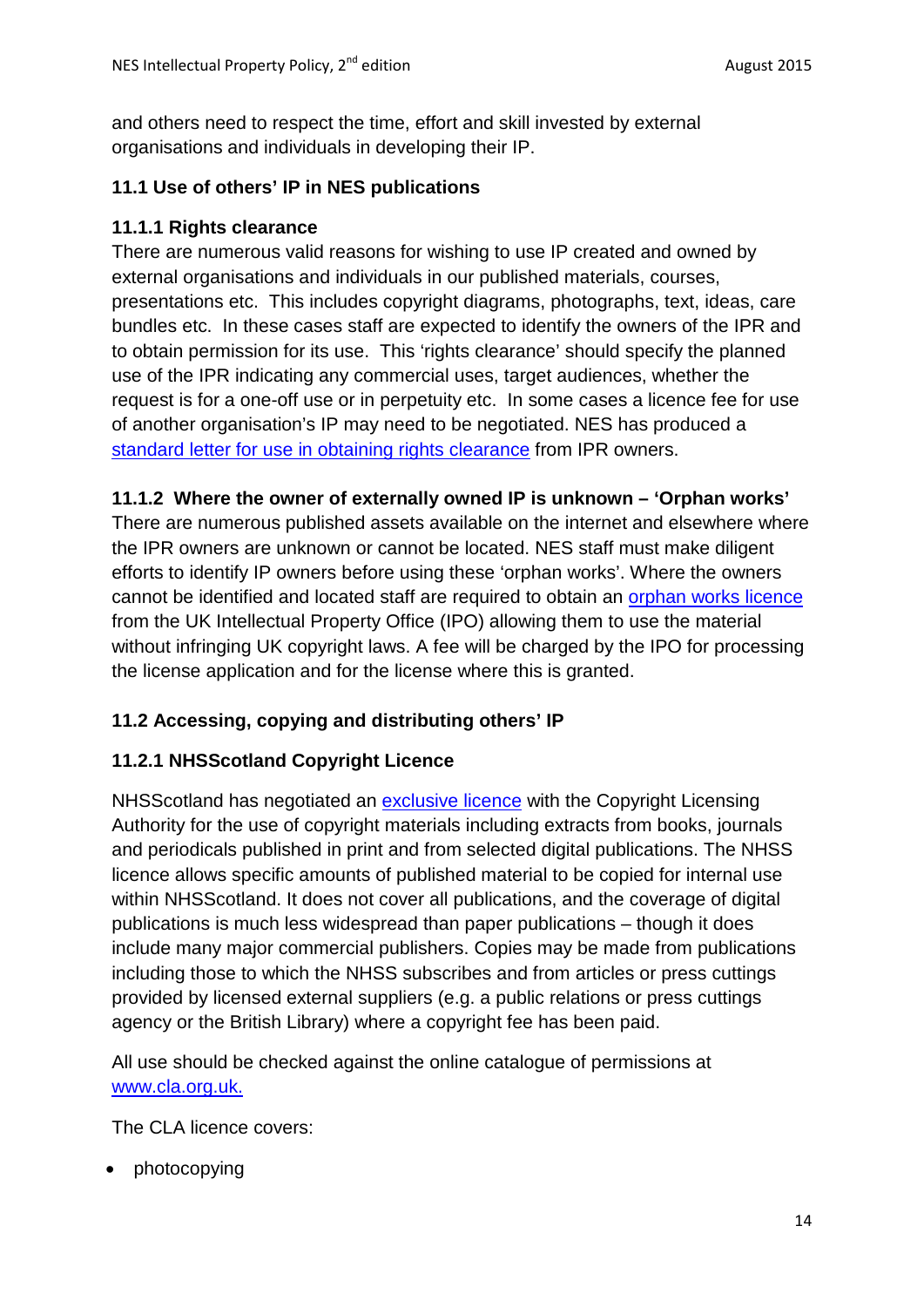- scanning
- copying of digital content, e.g. PDFs from electronic subscriptions or scanned articles circulated by email – that is, digital-to-digital, digital-to-print, and print-todigital-to-print.

The terms of the Licence specify which publications may be copied, how much can be copied, and who is permitted to copy and receive copies made by NHSS staff. NES staff found to be deliberately and recklessly infringing the terms of the CLA Licence may be subject to disciplinary action.

# **11.2.2 Knowledge Network Document Delivery Service**

The Knowledge Network: Document Delivery: Individual copies of articles can be requested online using the Document Delivery Service. This service can be used to obtain copies from the British Library with a copyright fee paid. These copies can then be used to produce further copies for internal use within NHSScotland, provided the source is covered by the Copyright Licensing Agency – it must be checked in each case, as the British Library also has separate licences with some publishers, which only allow provision of individual copies.

# **11.2.3 National Copyright Permissions Repository**

National copyright permissions repository: the CLA licence does not cover all published material. One area that is of importance to NES and clinical practice in NHSScotland is the use of clinical tools and measures. The National Copyright Permissions Repository records the copyright status of particular clinical tools and measures and details of any permissions that have been negotiated for NHSScotland users. Registered Knowledge Network users may ask the NCPR team to investigate the terms on which particular clinical tools and measures may be used within NHSScotland.

#### **11.2.4 RightsLink**

RightsLink is a service run by the Copyright Clearance Center (the United States equivalent of the Copyright Licensing Agency) on behalf of many commercial publishers. It allows you to ask for permissions such as republishing in booklets, using in educational handouts, posting on secure intranet sites, etc. There will be a 'RightsLink' link displayed on the publisher's website to connect you to the service. Other publishers may offer a 'rights and permissions' link to their own permissions department.

# **11.3 Using others' IP under licence**

On occasions NES uses IP created by other organisations under the terms of an agreed licence. Such licences will specify which IP can be used, the purposes for which it may be used and the standard of implementation. For example, NES delivers several courses under licence from the IPR owner, where the use of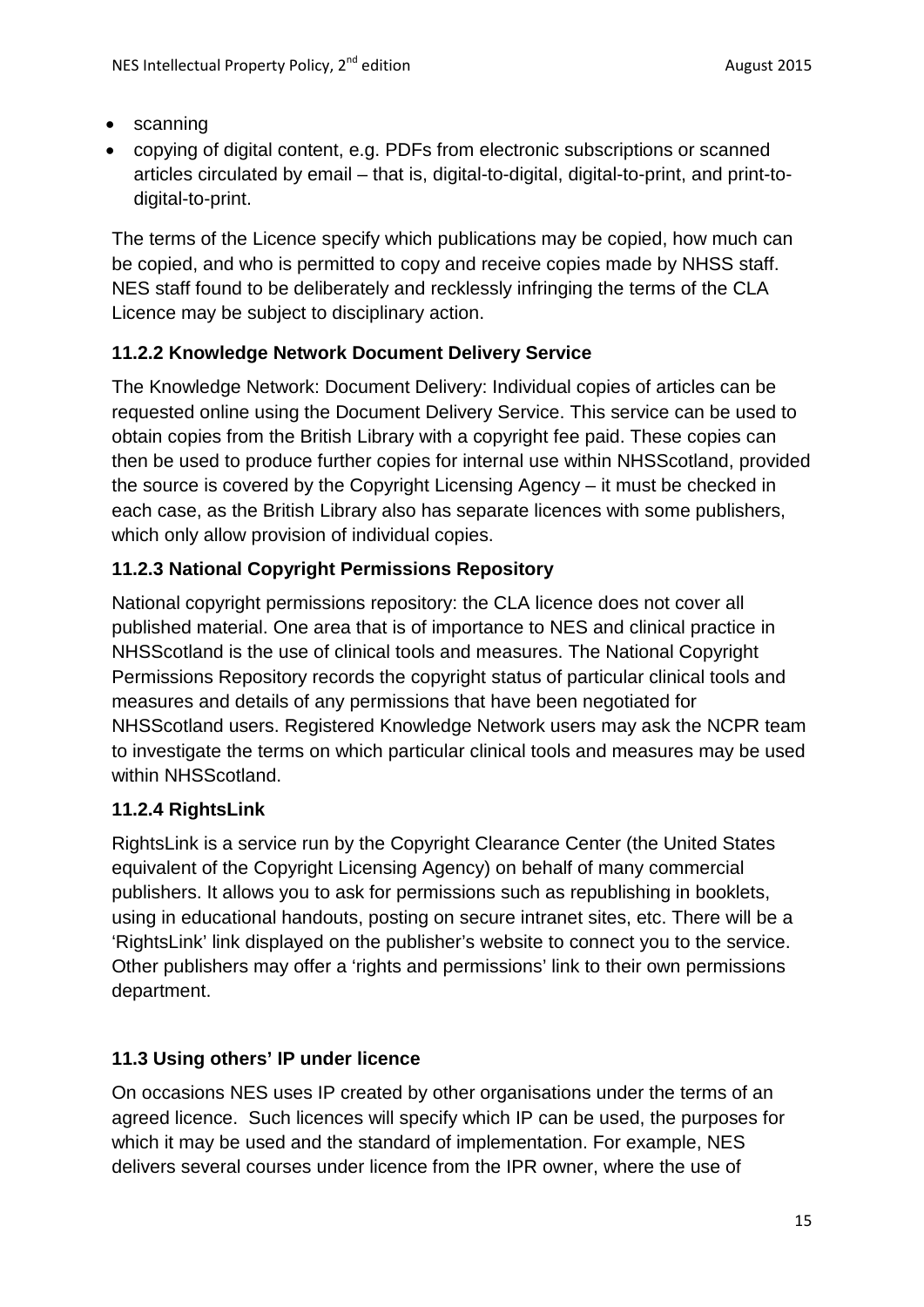educational materials is tightly controlled. In these instances the agreed licence sets out the fees payable by NES, the permitted types of staff (and number of staff) to be trained, the quality management arrangements to be applied and the individuals permitted to deliver the training.

## <span id="page-15-0"></span>**12. Review of the Policy**

The Intellectual Property Policy will be reviewed periodically by the Education & Research Governance Committee to ensure that it is current and supportive of these aspects of NES's work.

#### **13. Sources of information and guidance**

#### **13.1 Informal guidance**

Please contact [Rob Coward,](mailto:rob.coward@nes.scot.nhs.uk) Educational Projects Manager (Educational Governance) for further information and informal guidance on Intellectual Property matters at NES.

[NES Procurement Team](mailto:kenny.mcleaan) is a source of advice and guidance on agreements with suppliers and other organisations with respect to intellectual property.

#### **13.2 Legal advice and opinion**

More formal advice and legal opinion is available from the NHSScotland Central Legal Office – a part of NHS National Services Scotland. Please be aware that any advice provided by the Central Legal Office is charged to NES at full economic cost. The approval of your director should be obtained before making any contact with the CLO to request assistance.

#### **13.3 Other sources of information**

Other sources of information and guidance are as follows:

[Copyright User](http://copyrightuser.org/) - website providing guidance on UK copyright law

[Creative Commons website](https://creativecommons.org/) – information about and access to Creative Commons licenses for published materials

[NHSScotland Copyright Toolkit](http://www.knowledge.scot.nhs.uk/home/learning-and-cpd/learning-spaces/copyright.aspx)

[Using copyright material flowchart](http://www.knowledge.scot.nhs.uk/media/6785124/nhss_chartv5_web.pdf)

[Copyright Licensing Agency website](http://www.cla.co.uk/)

[Copyright Licensing Authority NHSScotland Licence 2014 –](http://www.cla.co.uk/data/licences/nhss_explanatory_leaflet_2014_formatted.docx.pdf) Explanatory Leaflet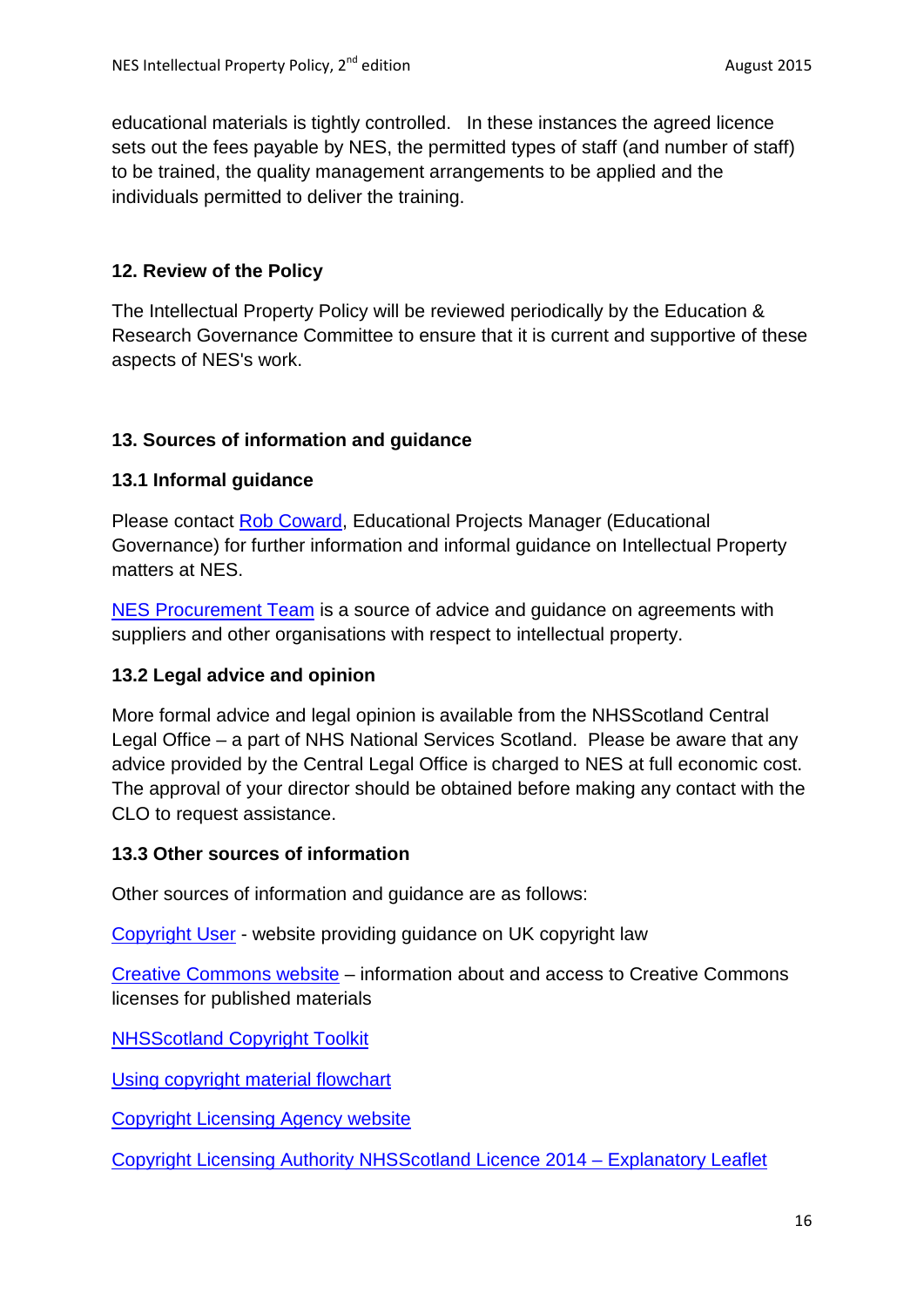[Copyright Guidance for NHSScotland](http://www.knowledge.scot.nhs.uk/media/8432630/nhss%20copyright%20summary%20guidance.pdf)

[National Copyright Permissions Repository](http://www.ncpr.scot.nhs.uk/) – Database containing information on the permissions status of clinical tools and measures (whose use is not covered by the CLA license)

[UK Intellectual Property Office website](http://www.ipo.gov.uk/)

[Orphan Works Licensing Scheme, Intellectual Property Office](https://www.gov.uk/government/uploads/system/uploads/attachment_data/file/368417/orphan-applicants.pdf) – Overview of process for obtaining Orphan Works licenses

[Rights Clearance Letter template](http://www.knowledge.scot.nhs.uk/media/6786789/3.2%20template%20rights%20clearance%20letter.pdf) – template to be used in seeking permission to use copyright materials where appropriate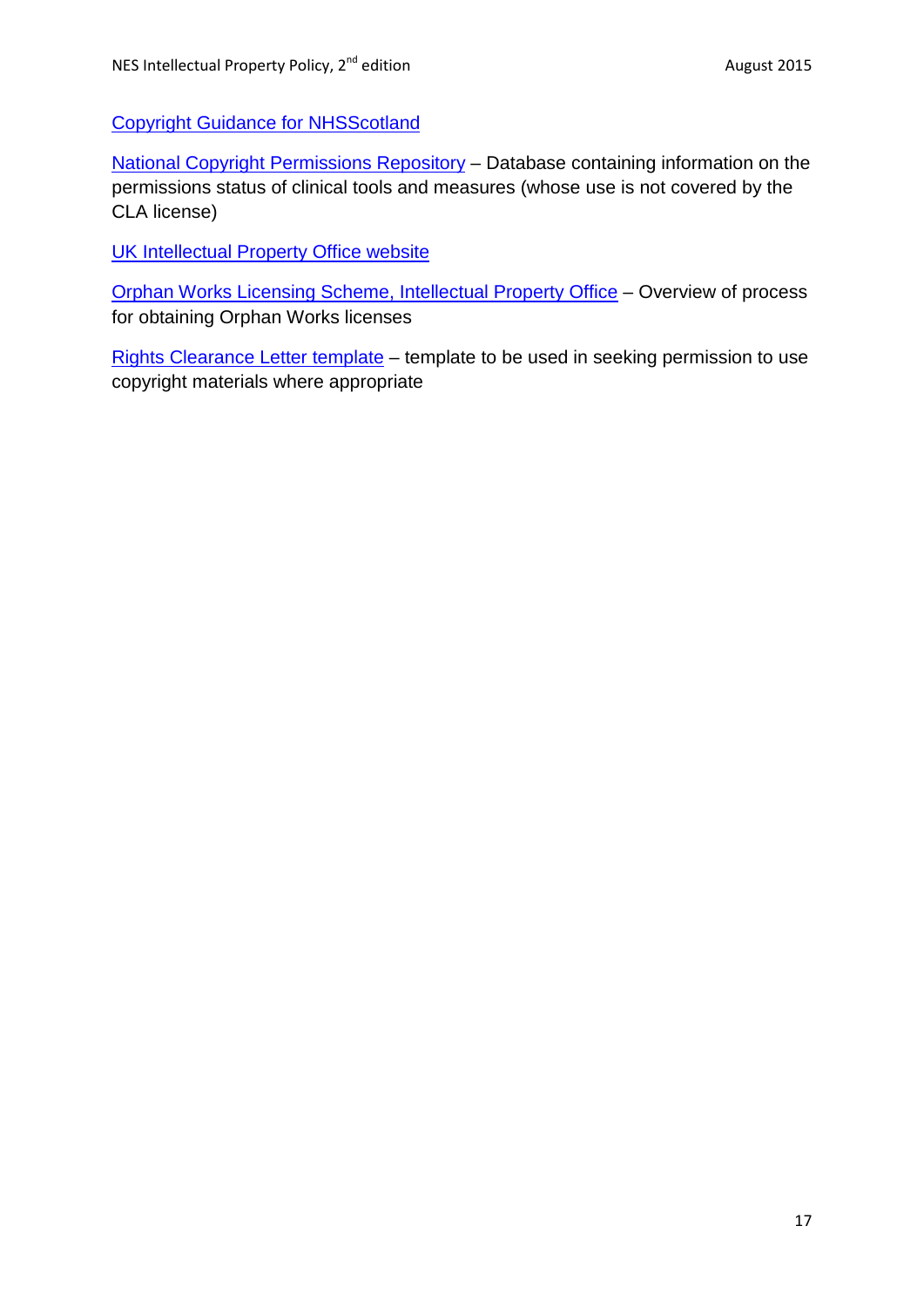# **Appendix 1**

#### **Four types of intellectual property**

There are several different types of intellectual property protected by law. Some of the most relevant of these to NES's work are described below.

**Copyright** is a form of intellectual property that gives the author of an original work exclusive right for a defined time period in relation to that work, including its publication, distribution and adaptation, after which time the work is said to enter the public domain. Copyright applies to any expressible form of an idea or information that is substantive and discrete and fixed in a medium (including photographs, images, articles, websites, recordings, artefacts etc.)

Copyright does not have to be registered: it is an automatic right. A Copyright work may be marked with ©, the owner's name, and the year it was created. Copyright does not protect ideas unless they are 'fixed' (e.g. written or recorded). Usually Copyright work automatically has the same protection abroad as it does in the UK. Most countries, (including all western European, the USA and Russia), belong to the Berne Convention1.

A **Trademark** is a 'Badge of Origin' by which the public can distinguish the products and services of one organisation from those of another. It can be a word (including a personal name), letters, numerals, a logo, a slogan, or a combination of these features. It can also consist of a three-dimensional shape or a sound such as a jingle. A trademark must be distinctive for the goods and services provided. In other words it can be recognised as a sign that differentiates goods or service as different from someone else's work. NES's current Trademarks include ['Flying](http://www.flyingstart.scot.nhs.uk/) Start'.

Trademarks may be unregistered (marked with the ™ symbol) or registered (denoted by the ® symbol). The owner of a registered trademark may commence legal proceedings for trademark infringement to prevent unauthorized use of that trademark. However, registration is not required. The owner of a common law trademark may also file suit, but an unregistered mark may be protectable only within the geographical area within which it has been used or in geographical areas into which it may be reasonably expected to expand.

**Patent** protection applies to inventions or innovations relating to things that are genuinely new and can be made or used. A patent protects inventions by allowing legal action to be taken against anyone who makes, uses, sells or imports an invention without the permission of the owner.

A **Design Right** provides protection for the shape and colour of original threedimensional objects produced by individuals and organisations.